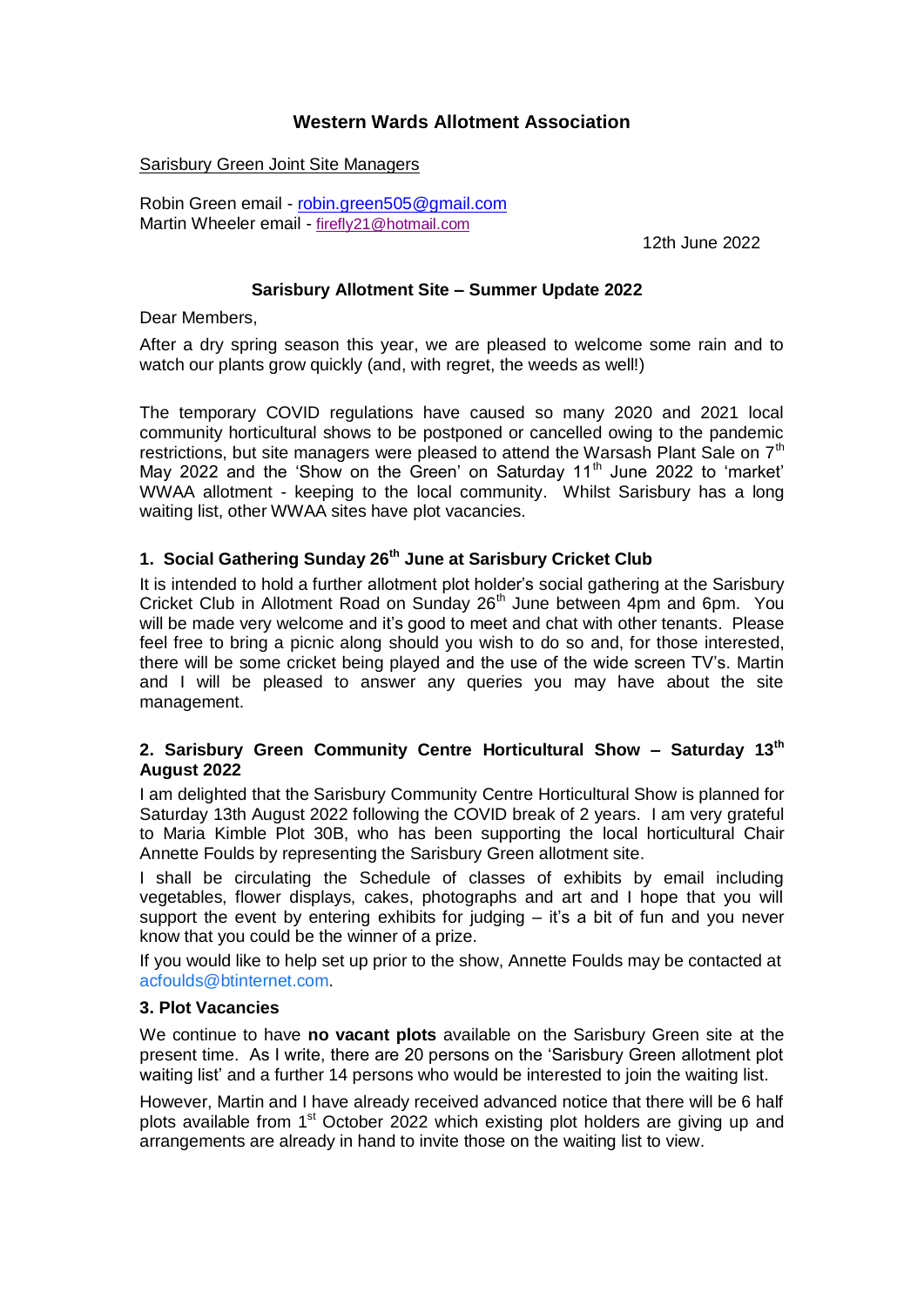# **4. New Plot Holders**

We welcome to Sarisbury Green allotment site one new member –

• Ed LAIT, who is now the new tenant of Plot 9b(2) following a project to overhaul the half plot during the winter months.

# **5. Building of our 'Experimental' Composting Toilet**

I have no doubt that members will have watched the building of the composting toilet which was delivered as a 'self build' flat pack in May. I am pleased to say that Martin and I are, at last, close to completing the building process and it is almost ready for opening and use.

We will issue some guidance for use which will be circulated in a separate email.

If the experimental toilet is successful (and there is no reason why it should not be), we will arrange further grant financing and build a second toilet at the 'top end' of the site near to the container.

# **6. Vacancy for WWAA Chairman**

The WWAA operates with a board of trustees and a management team, all of whom are volunteers and we are looking for more people to come and join us.

We continue to have a vacancy for a Chair for the Association Management Committee. The Chair's role is to guide and lead the association and if you are interested in finding out more about this role, please consult the WWAA website for a role description or contact a site manager, the Treasurer Paul Rann or Secretary our own Julie Prescott.

In the meantime, we are grateful to Richard Bastow who is the Chair of the WWAA Trustees and acting as Chair of the Management Committee to fill the gap temporarily.

# **7. The WWAA Jim Lett 'Trading Hut' at Hunts Pond Road**

The Trading Hut is open on Sundays from 10.00am until 12.00 noon. The shop is stocked with a good range of products at very cost effective prices for WWAA members. Keep in touch with the shop opening and the range of products available at<https://www.wwaa.org.uk/new/> and follow the link to the Trading Hut. The shop now takes payment with a bank card.

# **8. 'Allotment Road' - Facebook**

I continue to be amazed that we have so many members using our 'Allotment Road' Facebook account. Clearly, there are a lot of non plot holders interested in what we do. Many thanks to Abigail Harrison Plot 31B for the work she does moderating the account. Abigail may be contacted for guidance on abigail.attic@gmail.com.

#### **9. The WWAA website -** <https://www.wwaa.org.uk/new/>

The WWAA website administrator is Rona Neilson. She works very hard to maintain the website on our behalf. If you have any photographs or items of interest which can be published on the website, Rona would be pleased to hear from you. Rona can be contacted using the email on the website 'Contact Us'.